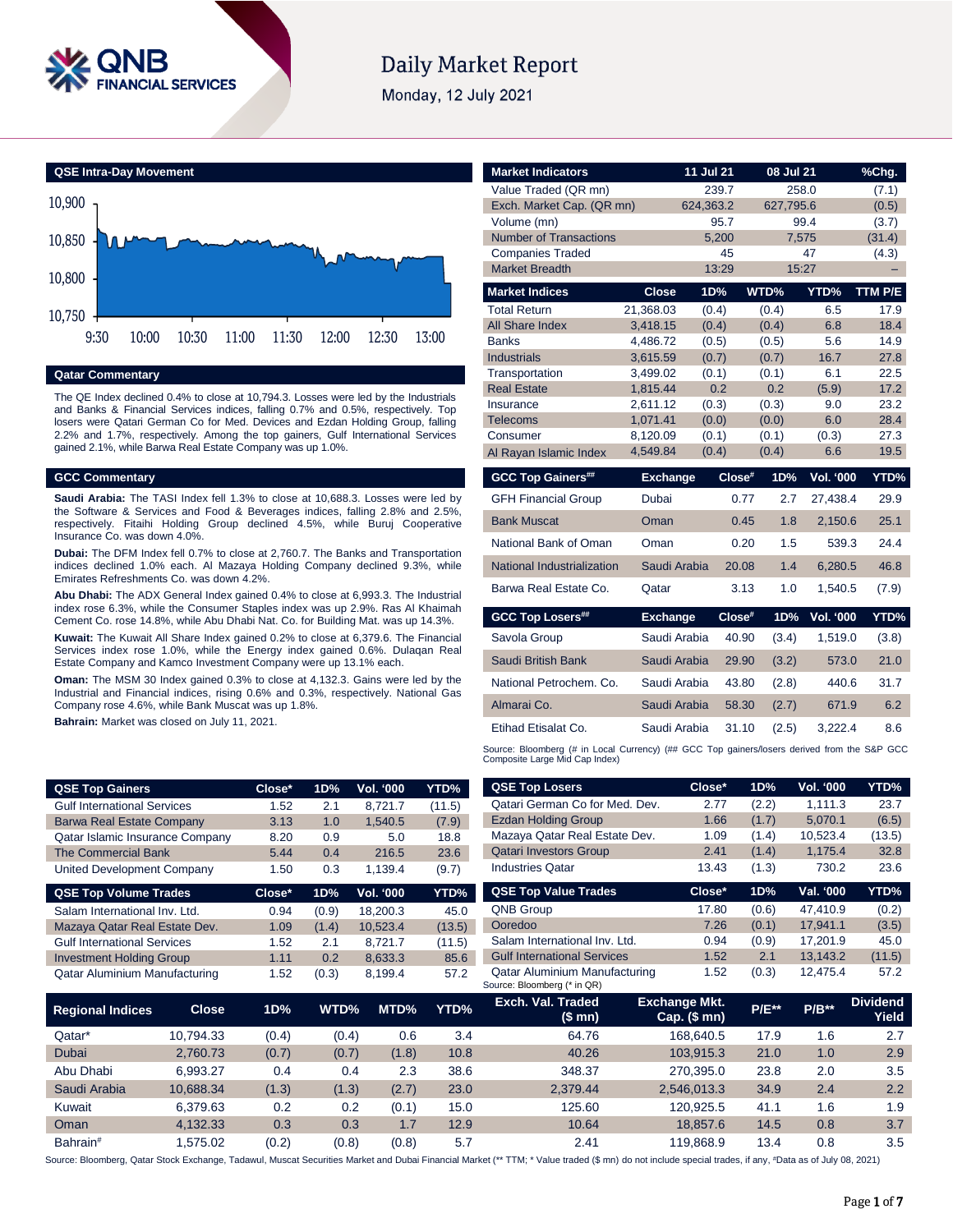#### **Qatar Market Commentary**

- The QE Index declined 0.4% to close at 10,794.3. The Industrials and Banks & Financial Services indices led the losses. The index fell on the back of selling pressure from Qatari and Arab shareholders despite buying support from GCC and foreign shareholders.
- Qatari German Co for Medical Devices and Ezdan Holding Group were the top losers, falling 2.2% and 1.7%, respectively. Among the top gainers, Gulf International Services gained 2.1%, while Barwa Real Estate Company was up 1.0%.
- Volume of shares traded on Sunday fell by 3.7% to 95.7mn from 99.4mn on Thursday. Further, as compared to the 30-day moving average of 151.3mn, volume for the day was 36.8% lower. Salam International Inv. Ltd. and Mazaya Qatar Real Estate Dev. were the most active stocks, contributing 19.0% and 11.0% to the total volume, respectively.

| <b>Overall Activity</b>        | Buy %*   | Sell %*  | Net (QR)       |
|--------------------------------|----------|----------|----------------|
| Qatari Individuals             | 38.54%   | 41.31%   | (6,627,528.5)  |
| <b>Qatari Institutions</b>     | 23.74%   | 28.32%   | (10,988,612.6) |
| Qatari                         | 62.28%   | 69.63%   | (17,616,141.1) |
| <b>GCC Individuals</b>         | 0.71%    | 0.48%    | 562,874.5      |
| <b>GCC</b> Institutions        | 6.41%    | 6.20%    | 503,415.2      |
| <b>GCC</b>                     | 7.12%    | 6.67%    | 1,066,289.7    |
| Arab Individuals               | 13.56%   | 13.76%   | (484, 295.4)   |
| <b>Arab Institutions</b>       | $0.00\%$ | $0.00\%$ |                |
| Arab                           | 13.56%   | 13.76%   | (484, 295.4)   |
| <b>Foreigners Individuals</b>  | 3.52%    | 3.35%    | 393,629.0      |
| <b>Foreigners Institutions</b> | 13.53%   | 6.59%    | 16,640,517.8   |
| <b>Foreigners</b>              | 17.05%   | 9.94%    | 17,034,146.9   |

Source: Qatar Stock Exchange (\*as a % of traded value)

# **Earnings Releases and Earnings Calendar**

#### **Earnings Releases**

| <b>Company</b>                                    | <b>Market</b> | <b>Currency</b> | Revenue (mn)<br><b>2Q2021</b> | % Change<br>YoY | <b>Operating Profit</b><br>(mn) 2Q2021 | % Change<br>YoY          | <b>Net Profit</b><br>(mn) 2Q2021 | %<br><b>Change</b><br>YoY |
|---------------------------------------------------|---------------|-----------------|-------------------------------|-----------------|----------------------------------------|--------------------------|----------------------------------|---------------------------|
| Almarai Co.                                       | Saudi Arabia  | <b>SR</b>       | 4.005.6                       | $-1.9%$         | 601.6                                  | $-20.8%$                 | 482.0                            | $-25.1%$                  |
| United Wire Factories Co.                         | Saudi Arabia  | <b>SR</b>       | 217.7                         | 12.0%           | 16.7                                   | 14.4%                    | 14.1                             | 15.6%                     |
| Mobile Telecommunications<br>Company Saudi Arabia | Saudi Arabia  | <b>SR</b>       | 1,896.0                       | 0.4%            | 159.0                                  | $-46.5%$                 | 42.0                             | $-28.8\%$                 |
| Muscat City Desalination Co.*                     | Oman          | <b>OMR</b>      | 8.7                           | 5.4%            | -                                      | $\overline{\phantom{0}}$ | 1.2                              | 38.8%                     |
| National Finance Co.*                             | Oman          | <b>OMR</b>      | 21.5                          | $-2.9%$         |                                        |                          | 3.6                              | $-7.1%$                   |
| Oman Chromite Co.#*                               | Oman          | <b>OMR</b>      | 1.496.2                       | 152.2%          | -                                      | -                        | 266.6                            | 65.9%                     |
| Sohar Power Co.*                                  | Oman          | <b>OMR</b>      | 13.9                          | $-2.9%$         | -                                      | $\overline{\phantom{m}}$ | 1.3                              | 49.3%                     |
| Al Maha Ceramics*                                 | Oman          | <b>OMR</b>      | 4.9                           | 13.4%           | -                                      | -                        | 1.2                              | 76.3%                     |
| Packaging Co. Ltd.                                | Oman          | <b>OMR</b>      | 4.7                           | 1.3%            | -                                      | $\overline{\phantom{m}}$ | 0.4                              | 3.7%                      |
| Al Kamil Power Co.*                               | Oman          | <b>OMR</b>      | 3.2                           | 0.8%            | 1.0                                    | $-12.5%$                 | 0.9                              | $-13.4%$                  |

Source: Company data, DFM, ADX, MSM, TASI, BHB. (#Values in Thousands, \*Financial for 6M2021)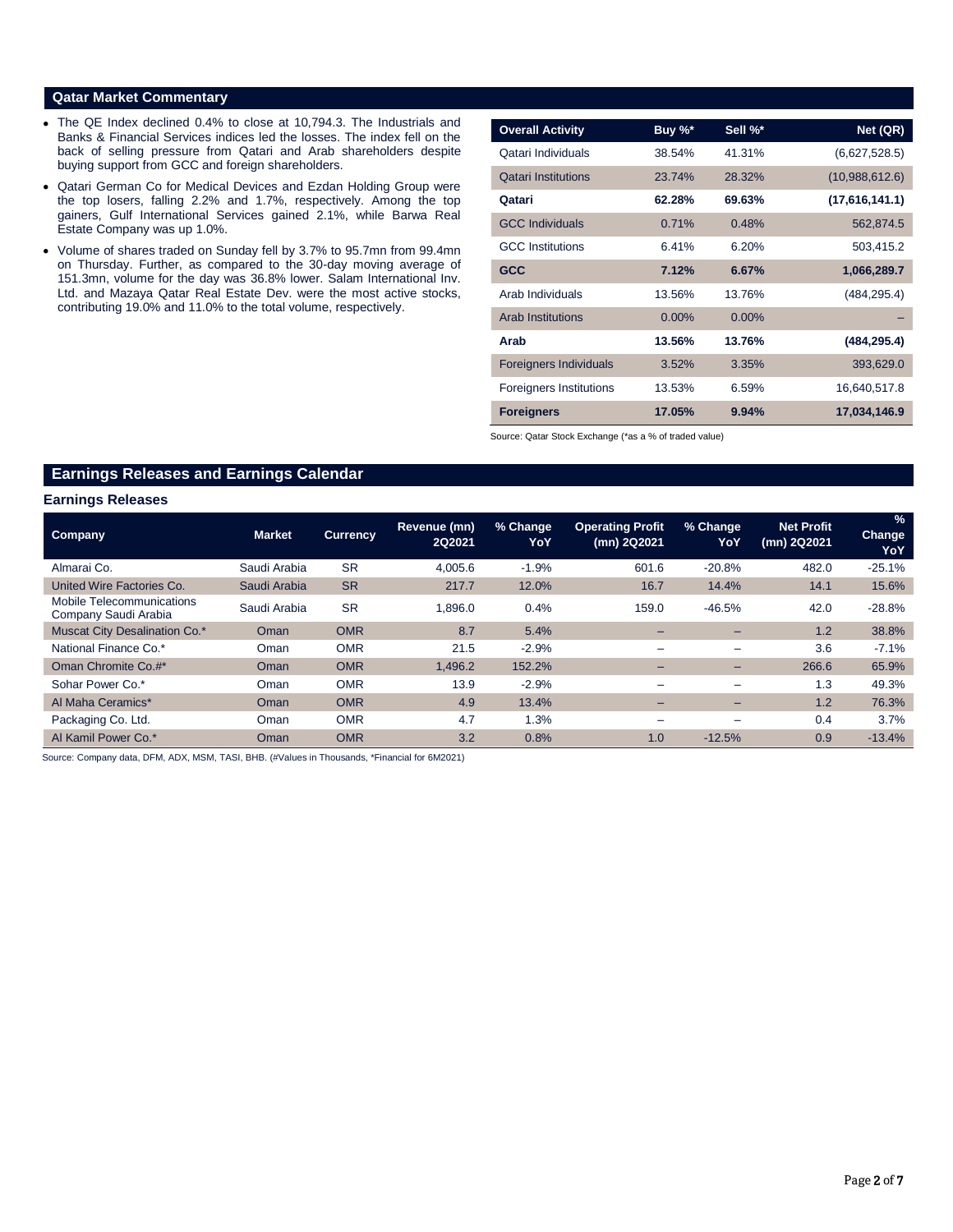#### **Earnings Calendar**

| <b>Tickers</b> | <b>Company Name</b>                           | Date of reporting 2Q2021 results | No. of days remaining | <b>Status</b> |
|----------------|-----------------------------------------------|----------------------------------|-----------------------|---------------|
| <b>QGTS</b>    | Qatar Gas Transport Company Limited (Nakilat) | 12-Jul-21                        | 0                     | Due           |
| <b>MARK</b>    | Masraf Al Rayan                               | 13-Jul-21                        | $\mathbf{1}$          | <b>Due</b>    |
| <b>WDAM</b>    | Widam Food Company                            | 14-Jul-21                        | 2                     | Due           |
| <b>VFQS</b>    | <b>Vodafone Qatar</b>                         | 14-Jul-21                        | $\overline{2}$        | <b>Due</b>    |
| <b>QIBK</b>    | <b>Qatar Islamic Bank</b>                     | 14-Jul-21                        | $\overline{2}$        | Due           |
| <b>QEWS</b>    | <b>Qatar Electricity &amp; Water Company</b>  | 14-Jul-21                        | $\overline{2}$        | <b>Due</b>    |
| <b>QNNS</b>    | <b>Qatar Navigation (Milaha)</b>              | 15-Jul-21                        | 3                     | Due           |
| <b>MCGS</b>    | <b>Medicare Group</b>                         | 15-Jul-21                        | 3                     | <b>Due</b>    |
| <b>KCBK</b>    | Al Khalij Commercial Bank                     | 15-Jul-21                        | 3                     | Due           |
| <b>NLCS</b>    | Alijarah Holding                              | 15-Jul-21                        | $\mathbf{3}$          | <b>Due</b>    |
| <b>ABQK</b>    | Ahli Bank                                     | 15-Jul-21                        | 3                     | Due           |
| <b>QIIK</b>    | <b>Qatar International Islamic Bank</b>       | 26-Jul-21                        | 14                    | <b>Due</b>    |
| <b>GWCS</b>    | <b>Gulf Warehousing Company</b>               | 27-Jul-21                        | 15                    | Due           |
| <b>DHBK</b>    | Doha Bank                                     | 27-Jul-21                        | 15                    | <b>Due</b>    |
| QNCD           | <b>Qatar National Cement Company</b>          | 28-Jul-21                        | 16                    | Due           |
| <b>ORDS</b>    | Ooredoo                                       | 28-Jul-21                        | 16                    | Due           |
| QIMD           | Qatar Industrial Manufacturing Company        | 28-Jul-21                        | 16                    | Due           |
| <b>DOHI</b>    | Doha Insurance Group                          | 04-Aug-21                        | 23                    | <b>Due</b>    |
| <b>IHGS</b>    | <b>INMA Holding Group</b>                     | 08-Aug-21                        | 27                    | Due           |
| <b>QISI</b>    | Qatar Islamic Insurance Group                 | 09-Aug-21                        | 28                    | <b>Due</b>    |
| <b>IGRD</b>    | Investment Holding Group                      | 10-Aug-21                        | 29                    | Due           |

Source: QSE

# **News**

- **Qatar**
- **QNB discloses the interim financial statement for the sixmonth period ending 30th June, 2021 –** QNB Group, the largest financial institution in the Middle East and Africa (MEA) region, announced its strong results for the six months ended 30 June 2021. Net Profit for the six months ended 30 June 2021 reached QAR6.8 billion (USD1.9 billion), an increase of 6% compared to the same period last year. Total Assets reached QAR1,065 billion (USD293 billion), an increase of 10% from June 2020. QNB Group successfully delivered a strong Operating Income of QAR13.6 billion (USD3.7 billion) for the first half of 2021, an increase of 6% from June 2020. This helped to increase the overall profitability for the Group. Loans and Advances grew by 6% to reach QAR747 billion (USD205 billion) being the main driver of growth in Total Assets. On the funding side, QNB diversified its customer deposits generation that helped increase its deposit base to QAR767 billion (USD211 billion). QNB Group continued its drive for cost rationalization in addition to sustainable revenue generating sources. This continues to help QNB Group to improve the efficiency (cost to income) ratio to 22.9% as at 30 June 2021 which is considered one of the best ratios among the large financial institutions in the MEA region. During first half of 2021, QNB Group increased its loan loss provisioning to QAR2.9 billion (USD793 million). This caused a marginal increase in NPL to rise to 2.3% as at 30 June 2021, one of the lowest amongst financial institutions in the MEA region, reflecting the high quality of the Group's loan book and the effective management of credit risk. The Group's continued conservative policy with regard to provisioning for potential loan losses helped to achieve a coverage ratio of 108% as at 30 June 2021. Total Equity increased to QAR98 billion (USD27 billion), up by 6% from June 2020. Earnings per share increased to QAR0.68 (USD 0.19). At 30 June 2021, QNB Group reported a strong Capital Adequacy Ratio of 18.8% higher than the regulatory minimum requirements of the Qatar Central Bank and Basel Committee. QNB Group serves a customer base of

approximately 20 million customers supported by more than 28,000 staff resources operating from 1,000 locations and more than 4,600 ATMs. (Press Release)

- **QFLS posts net profit of QR207.9mn in 2Q2021, below our estimate –** Qatar Fuel Company's (QFLS, Woqod) net profit rose 371.7% YoY (however, declined 17.9% on QoQ basis) to QR207.9mn in 2Q2021, below our estimate of QR264.9mn. The net profit for 6M2021 (excluding minority rights) amounted to QR461.1mn, compared to an amount of QR270.2mn achieved in the same period of the year 2020, with an increase of QR191mn, representing an increase rate of 71%. EPS amounted to QR0.46 in 6M2021 as compared to QR0.27 in 6M2020. The increase in net profit and earnings per share was due to a noticeable improvement in the performance of most of the Group's activities and sales in conjunction with the signs of recovery from the Corona pandemic, coupled with the increased efforts exerted towards implementing the Group already approved efficiency policy in the Group's business. On Woqod's petrol stations project, Managing Director and CEO Saad Rashid Al-Muhannadi said that since the beginning of 2021 to date, the company has opened two petrol stations, bringing the number of stations currently operated by the company to 107. He noted that the company plans to add four more stations by the end of this year for a total of 111. Woqod plans to build seven more petrol stations in 2022 to bring the number of stations to 118, Al-Muhannadi said. As a result of the increase in petrol stations numbers, Woqod's share in the fuel products retail market has reached 85%, which is expected to touch 90% over the next few years. (QNB FS Research, QSE, Company Press Release, Gulf-Times.com)
- **Qatar lender pulls offer to raise stake in National Bank of Oman –** The Commercial Bank of Qatar (CBQK) abandoned a plan to build a controlling stake in National Bank of Oman after investors pushed back against what would have been a rare cross-border tie-up in the Gulf. Qatar's fourth-biggest lender withdrew an offer to raise its stake in the Omani bank after shareholder acceptance fell short of the 15.2% minimum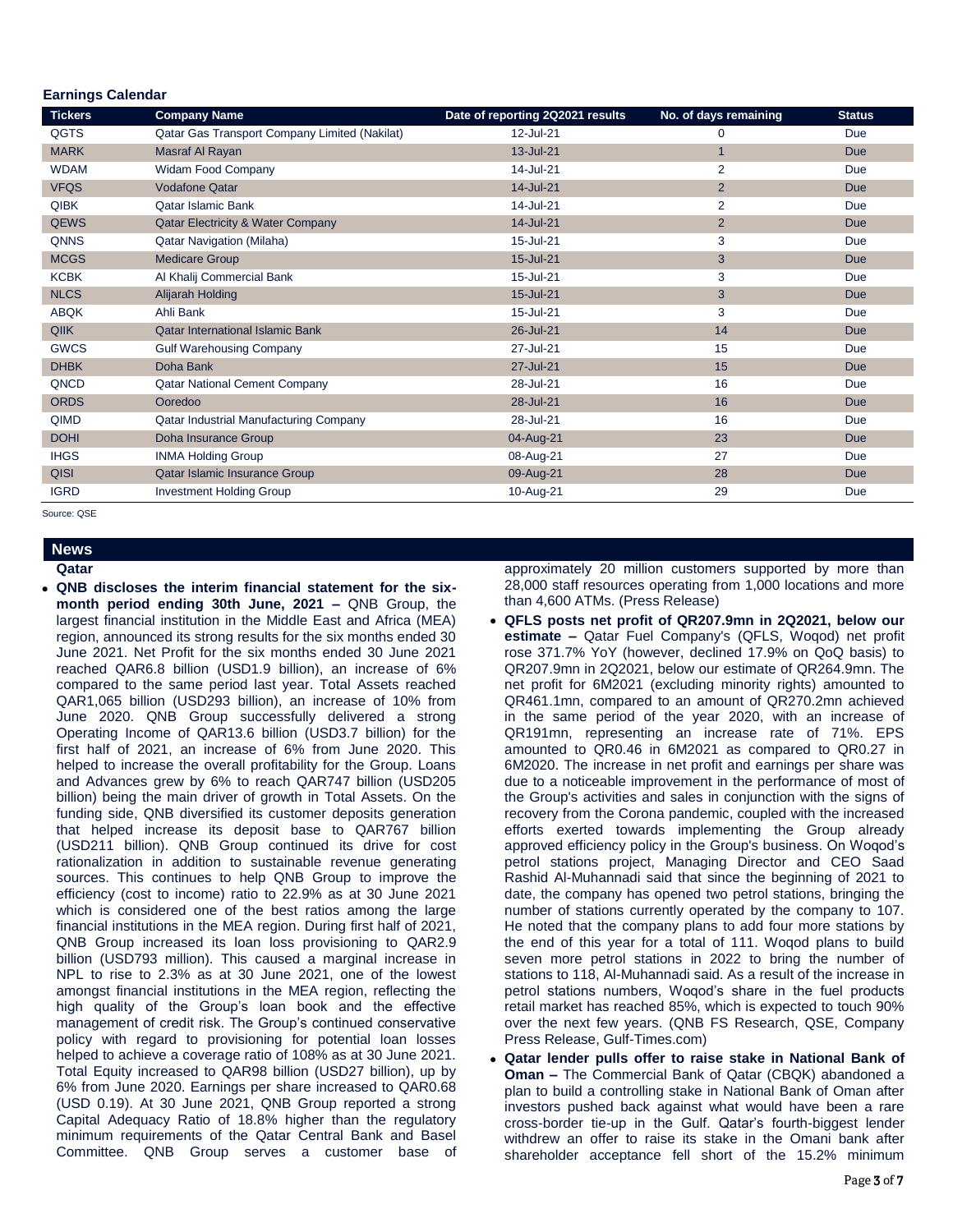threshold, according to a statement. Investors representing 7.74% of shares accepted the offer. CBQK last month had offered QR49.43mn (\$128mn) to raise its holding to 50.1% from 34.9%. The proposal to acquire 247mn shares represented a 18% premium to NBO's closing price of June 2. (QSE, Bloomberg)

- **Mekdam shares to start trading on QSE Venture Market on August 2 –** Shares of Mekdam Holding Group (Mekdam), which provides comprehensive integrated services in the field of information and communication technology, will be admitted to trading on the venture market of the Qatar Stock Exchange from August 2, 2021. It will become the second company to be listed on QSE Venture Market (QEVM) dedicated to small and medium enterprises, or SMEs. The company is getting listed on the bourse using the direct listing option. Mekdam was established in March 2018 as a private company with limited liabilities, and authorized and issued capital of QR50mn. It was transferred into a public shareholding entity by the Ministry of Commerce and Industry resolution No. 45 for 2021 with a capital 100% fully paid by its founders. Shares of Mekdam will be listed with the symbol "MKDM". The company's share price will be floated on the first day of trading, while it will be allowed to fluctuate by 10% up and down starting from the second day of trading. The founders' data will be made available to the brokerage firms as on July 28, 2021 in preparation for trading of the company's shares in order to allow them to receive buy and sell orders. (QSE, Gulf-Times.com)
- **QNBK to hold its investors relation conference call on July 13 –** QNB Group (QNBK) will hold the conference call with the Investors to discuss the financial results for the semi-annual 2021 on July 13, 2021 at 12:30pm, Doha Time. (QSE)
- **QISI to disclose its semi-annual financial results on August 09 –** Qatar Islamic Insurance Group (QISI) will disclose its financial statement for the period ending June 30, 2021 on August 09, 2021. (QSE)
- **GWCS to disclose its semi-annual financial results on July 27 –** Gulf Warehousing Company (GWCS) will disclose its financial statement for the period ending June 30, 2021 on July 27, 2021. (QSE)
- **DOHI: Board of directors to hold meeting on August 04 –** Doha Insurance (DOHI) has announced that its board of directors will be holding a meeting on August 04, 2021 to discuss and adopt the reviewed semiannual financial statement for 2021. (QSE)
- **Al Rayan Qatar ETF to disclose its 2Q2021 financials on July 26 –** Al Rayan Qatar ETF will disclose its financials for 2Q2021 on July 26, 2021. (QSE)
- **IGRD: Board of directors to meeting on August 10 –** The Investment Holding Group (IGRD) has announced that its board of directors will be holding a meeting on August 10, 2021 to discuss the interim condensed consolidated financial statements for the six-month period ended on June 30, 2021. (QSE)
- **IGRD to hold its investors relation conference call on August 15 –** Investment Holding Group (IGRD) announced that the conference call with the Investors to discuss the financial results for the Semi-Annual 2021 will be held on August 15, 2021 at 02:00pm, Doha Time. (QSE)
- **ORDS launches 'My Ooredoo-Business' portal –** Ooredoo (ORDS) has launched a new and innovative business-tobusiness (B2B) portal, My Ooredoo-Business, to transform customer experiences. In response to customer demands, ORDS's My Ooredoo-Business portal allows for customers to conveniently and securely manage and order their mobile services. Customers can access the portal at any time from any device and any location. Business customers can manage and

order mobile services, such as Aamali Mobile and mobile broadband. (Gulf-Times.com)

- **Qatar registers trade surplus of QR93.4bn in 2020 –** The merchandise trade balance of Qatar, which represents the difference between total exports and imports, recorded a surplus of QR93.4bn in 2020, down from QR159.3bn in 2019, a decrease of 41.3%. In a statement, the Planning and Statistics Authority (PSA) said that in 2020, the value of Qatar's total exports (including exports of domestic goods and re-exports) amounted to QR187.5bn, a decrease by QR78bn (29.4%) compared to total exports of QR265.5bn in 2019. The YoY decrease in total exports was mainly due to lower exports of mineral fuels, lubricants and related materials by QR74.5bn (32.7%), manufactured goods classified chiefly by material by QR2.4bn (30.5%), chemicals and related products by QR2.1bn (10.3%), and crude materials, inedible, except fuels by QR1.1bn (79%). On the other hand, increases were recorded mainly in Machinery and Transport Equipment by QR1.1bn (20%), and Miscellaneous Manufactured Articles by QR0.9bn (44.9%). The value of Qatar's imports in 2020 was QR94bn; a decrease by QR12.2bn (11.5%) compared to imports of QR106.2bn in 2019. The YoY decrease in imports reflected decreases in machinery and transport equipment by QR4.2bn (10%), miscellaneous manufactured articles by QR2.9bn (15%), crude materials, and inedible, except fuels, by QR2.8bn (50.7%), mineral fuels, lubricants and related materials by QR1.1bn (58.9%), manufactured goods classified chiefly by material by QR0.9bn (5.9%), and food and live Animals by 0.3bn (2.4%). On the other hand, increases were recorded mainly in chemicals and related products by QR0.4bn (4.6%). In 2020, Asia was the principal destination of Qatar's exports and the first origin of Qatar's imports, representing 79.9% and 38.6% respectively, followed by the European Union, accounting for 8.8% and 30.9% respectively, and GCC, with 5.3% and 3.3% respectively. (Qatar Tribune)
- **88% of Qatar brands changed customer experiences due to pandemic –** Sitecore, the global leader in digital experience management software, announced yesterday that 88% of Qatar's IT decisionmakers have had to fundamentally change their customer experiences in response to the pandemic. The research, conducted by YouGov MENA, surveyed more than 650 IT decisionmakers across 12 countries in the Gulf Cooperation Council, the Levant, and Egypt. In response to changing customer demands, 88% of Qatar's IT decisionmakers, said their brands created a deeper connection with their customers over the past year. The pandemic has also accelerated organizations' digital transformation r o a d m a p s . Among respondents, 75% in Qatar, said their brands had advanced their marketing technology stack more in the last year than in the previous three years before 2020. Thanks to these new technological capabilities, 88% of Qatar's respondents, said they experimented with a number of new marketing approaches during the pandemic. (Peninsula Qatar)
- **President of Qatar Civil Aviation Authority meets Saudi counterpart –** HE the President of Qatar Civil Aviation Authority Abdullah bin Nasser Turki Al-Subaey met in Riyadh Sunday with the President of the General Authority of Civil Aviation (GACA) of Saudi Arabia, Abdulaziz bin Abdullah Al-Duailej. During the meeting, they reviewed ways to enhance co-operation in air transport between the two countries. (Gulf-Times.com)
- **Subsidized sheep sale to begin tomorrow –** The sale of subsidized sheep to citizens will begin on Tuesday (July 13) and will continue until July 23. The sale is based on the annual initiative launched by the Ministry of Commerce and Industry, within the framework of the joint national initiative to encourage local production, subsidize sheep meat prices and create a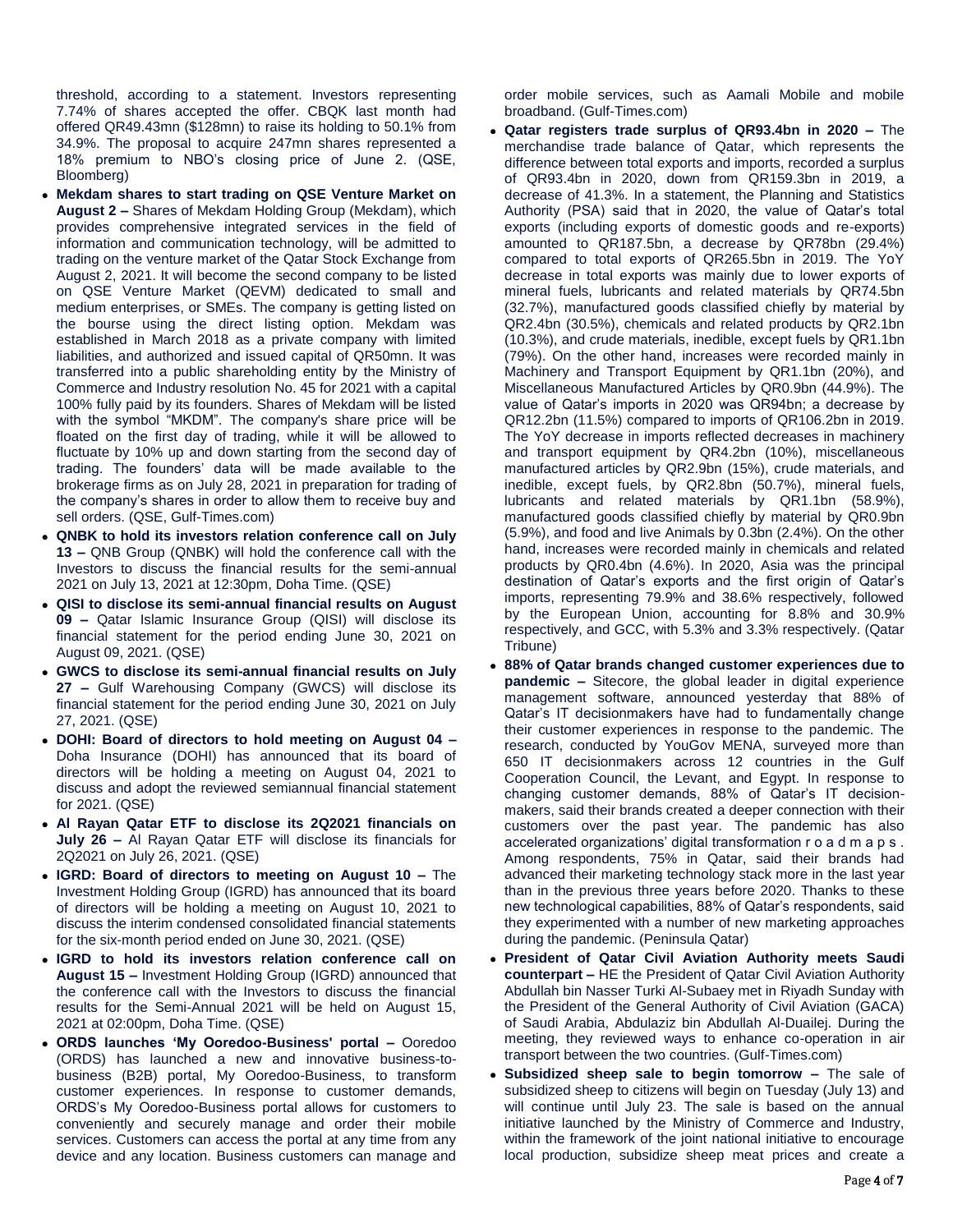balance in supply and demand that contributes to reducing price in the markets. In a statement, the ministry said it has agreed with the Widam Food Company to provide approximately 12,500 heads of Arab sheep to be sold at subsidized and discounted prices for citizens, at QR1,000 for the local sheep (35 kg and more) and QR950 for Syrian sheep (45 kg or more). The sale of sheep will take place at the Widam slaughterhouses in Al Wakrah, Al Shamal, Al Khor, Al Mazroua and Al Sheehaniya, for Qatari citizens. Only one head of sheep is allowed in order to reach the target group. (Qatar Tribune)

- **PM issues decision to set up panels for historic Shura Council elections –** Prime Minister and Minister of Interior HE Sheikh Khalid bin Khalifa bin Abdulaziz Al Thani has issued decision No 53 of 2021 to form the supervisory committee and executive committees concerned with the Shura Council elections and define their terms of reference. The decision comes within the framework of the Ministry of Interior's intensive preparations to hold the first Shura Council elections. (Qatar Tribune)
- **FIFA licenses Blue Salon to sell Qatar 2022 World Cup merchandise –** Blue Salon, Qatar's premier, upscale shopping destination, has announced that it has obtained an official license from FIFA to design and sell fashion merchandise bearing the 2022 FIFA World Cup logo in Qatar. Blue Salon will offer more than 17 different official merchandise items, including: ladies' scarves, ghutra (traditional head coverings), luggage, backpacks, work bags, candles, travel accessories, cups, home textiles, bed coverings, towels and blankets. (Peninsula Qatar)

### **International**

 **Deloitte: UK corporates rush to invest as economy reopens –** Big businesses in Britain are rushing ahead with postlockdown investment plans that could usher in a long-awaited improvement in the country's weak productivity growth, a survey of chief finance officers showed. Accountancy firm Deloitte said its poll found CFOs were planning to increase investment, as well as hiring, at the fastest pace in almost seven years and were their most aggressive about acquisitions in 11 years. Many firms around the world have ramped up their spending on digital technology in response to the coronavirus pandemic which upended their working practices. Ian Stewart, chief economist at Deloitte, said CFOs were much less concerned about Brexit. COVID-19 was still the top of the worry list, followed by inflation and climate change. Over three quarters of CFOs reported growing recruitment problems. "The pandemic, like all major shocks, will reshape the economy and we are likely to see years of normal growth compressed into just a few months," he said. Eight in 10 CFOs who took part in the survey said they thought productivity would grow faster after the pandemic. "That offers the hope of a more comprehensive recovery than after the global financial crisis," Stewart said. Bank of England Governor Andrew Bailey said on Friday he expected that an increase in productivity gains brought about by more investment in technology since the onset of the coronavirus crisis would prove to be lasting. Slow productivity growth weighs on an economy's long-term growth potential and ultimately the earnings of workers, and has plagued Britain's economy since the late 2000s. Deloitte said 71% of CFOs it polled expected to increase capital expenditure - helped by British finance minister Rishi Sunak's two-year tax break for corporate investment - and 76% expected more hiring over the year ahead. By contrast, 2020's top priority had been cost reduction. The Deloitte survey was conducted between June 16 and 29 and polled 107 CFOs from companies, 69 of them UK-listed with a combined market value of 548bn Pounds (Reuters)

- **Japan May core machinery orders rise 7.8% MoM –** Japan's core machinery orders rose 7.8% in May from the previous month, Cabinet Office data showed. The reading compared with a 2.6% rise seen in a Reuters poll of economists. Compared with a year earlier, core orders, a highly volatile data series regarded as an indicator of capital spending in the coming six to nine months, grew 12.2% in May, versus a 6.3% advance expected by economists, the data showed. (Reuters)
- **Japan wholesale prices continue to surge as import costs hit record –** Japanese wholesale prices continued to surge in June as import costs spiked at the fastest pace on record, data showed on Monday, a sign rising raw material costs were weighing on corporate profits. Households may also start to feel the pinch as recent increases in oil costs are likely to push up consumer inflation in coming months, though the rebound will be more modest in Japan than in other advanced nations due to weak demand, analysts say. The corporate goods price index (CGPI), which measures the price companies charge each other for their goods and services, rose 5.0% in June from a year earlier, Bank of Japan data showed, beating a median market forecast for a 4.7% gain. It followed a 5.1% increase in May, which was the fastest pace of growth since September 2008, and marked the fourth straight month of YoY gain. Of the 744 items consisting CGPI, the number of items that saw prices rise in June exceeded that for price falls by 75 - up from 57 in May. In a sign a weak yen was inflating raw material costs for firms, the yen-based import price index surged 28.0% in June to mark the fastest YoY gain on record. An index gauging raw material prices jumped 49.8% in June from a year earlier, as commodities ranging from fuel oil to wood see prices spike on solid global demand. On the other hand, domestic final goods prices - which loosely track the consumer price index - rose just 2.0% in a sign weak domestic demand was still discouraging many firms from passing on the higher costs to their corporate customers. Japan's economy is recovering moderately as robust exports offset some of the weakness in consumption. But a resurgent coronavirus forced Japan to declare a state of emergency in the capital Tokyo that will last through the Olympics Games, casting doubts over the strength of the recovery. (Reuters)
- **Japan's May machinery orders rise for third straight month –** Japan's core machinery orders rose for the third straight month in May, a welcome sign for an economy struggling to overcome the hit from the coronavirus pandemic. The government imposed a new state of emergency in Tokyo that will run through to August 22 in an attempt to control the health crisis, clouding the outlook for the economy even as activity in many other countries rebounds. The jump in core orders indicates a modest revival in corporate spending, seen by policymakers as necessary to accelerate Japan's tepid recovery. Core machinery orders, a highly volatile data series regarded as an indicator of capital spending in the coming six to nine months, jumped 7.8% in May from the previous month, beating a 2.6% expansion forecast by economists in a Reuters poll and compared with a rise of 0.6% in April. "The data confirmed a recovery in capital spending by manufacturers," said Atsushi Takeda, chief economist at Itochu Economic Research Institute. (Reuters)

#### **Regional**

- **Samba Capital combination with NCB Capital now effective –** Samba Capital's combination with NCB Capital comes into effect after Saudi market regulator's approval. All assets and liabilities of Samba Capital has been transferred to NCB Capital. (Bloomberg)
- **Saudi Research to expand portfolio, digital offerings –** Saudi Research & Media Group's transformation strategy to focus on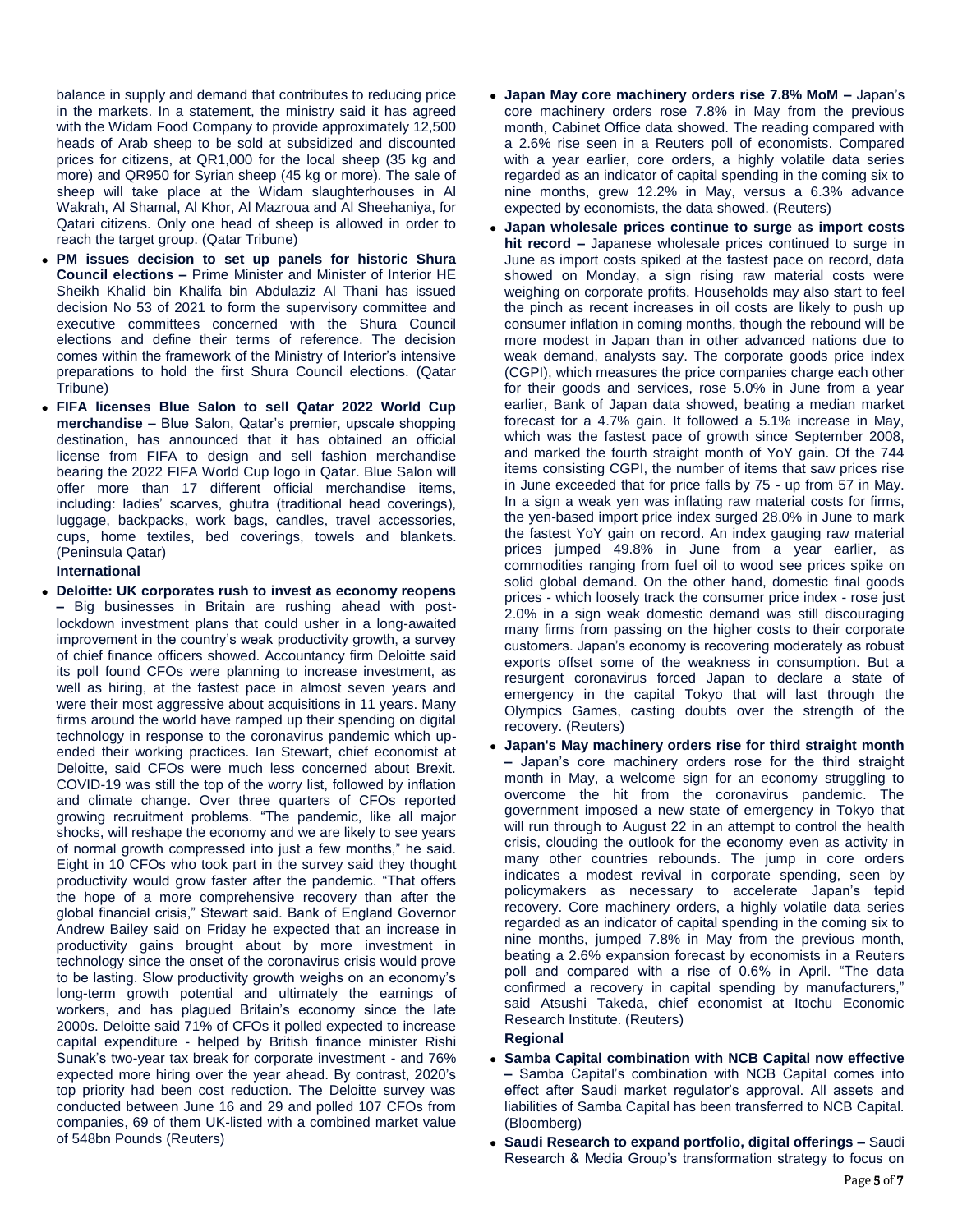platform development and expansion, international partnerships and strategic investments across five key business pillars. SRMG Media includes Digital platforms, podcasts and multimedia. SRMG International includes International investments and partnerships. SRMG Think includes Research and polling, SRMG X includes Events, conferences and exhibitions, SRMG Labs involves Innovation, incubation, and training. (Bloomberg)

- **Savola signs accord to buy Bayara Holding for \$260mn –** Savola has signed an accord to buy Bayara Holding for \$260mn. The Saudi food producer signs a binding agreement to buy Bayara Holding, a privately held company with business operating out of the UAE and Saudi Arabia. The transaction consideration will be funded through a combination of operating cash flows and bank loans. The financial advisor is Ernst & Young. Bayara is a manufacturer and distributor of snacks and cooking ingredients. (Bloomberg)
- **Dubai June PMI at 51.0 vs 51.6 in May Output growth in** Dubai's non -oil economy slipped further in June, as a weaker rise in sales and supply shortages curtailed the sector's recovery. Input cost inflation accelerated as firms saw a mark -up in commodity prices, pushing output charges higher for only the second time in three years. The headline IHS Markit Dubai Purchasing Managers' Index (PMI) is derived from individual diffusion indices which measure changes in output, new orders, employment, suppliers' delivery times and stocks of purchased goods. The survey covers the Dubai non -oil private sector economy, with additional sector data published for travel & tourism, wholesale & retail and construction. The seasonally adjusted IHS Markit Dubai Purchasing Managers' Index PMI) fell for a second successive month from 51.6 in May to 51.0 in June. The latest reading indicated only a slight improvement in operating conditions in the non -oil private sector, and one that was markedly slower than the average seen since data collection began in January 2010. Both output and new orders rose to a lesser degree than in May, with the rate of output growth the slowest seen in the current seven -month sequence of expansion. According to panelists, there was a general improvement in economic conditions as the impact of COVID -19 eased. However, this was countered by a slowdown in sales growth and reports from some firms that raw material shortages and price hikes had curbed work on new projects. (Markit)
- **SHUAA confirms talks to set up three SPACs –** SHUAA Capital said it is in early talks with investment banks to set up three blank -check companies, confirming a Bloomberg News report from last week. Bloomberg reported last week SHUAA, which manages close to \$14bn in assets, had approached banks to set up three Special Purpose Acquisition Companies of around \$200mn each to pursue deals in the energy, finance, and technology sectors. SPACs are corporate shells that raise money from investors with the aim of merging with private businesses to take them public. While interest for these vehicles has somewhat waned in the US, they are catching on in the Middle East. (Bloomberg)
- **Sharjah developer Arada gets AED250mn funding from DIB –** Arada gets AED250mn funding from Dubai Islamic Bank (DIB). Arada will use facility from Dubai Islamic Bank to fund general construction at its Aljada project in Sharjah. The facility is in addition to an initial AED300mn financing arrangement from DIB earlier this year. Arada says it sales in 2020 at AED1.75bn, up 35% from year ago Total value of the developer's project portfolio over AED33bn. (Bloomberg)